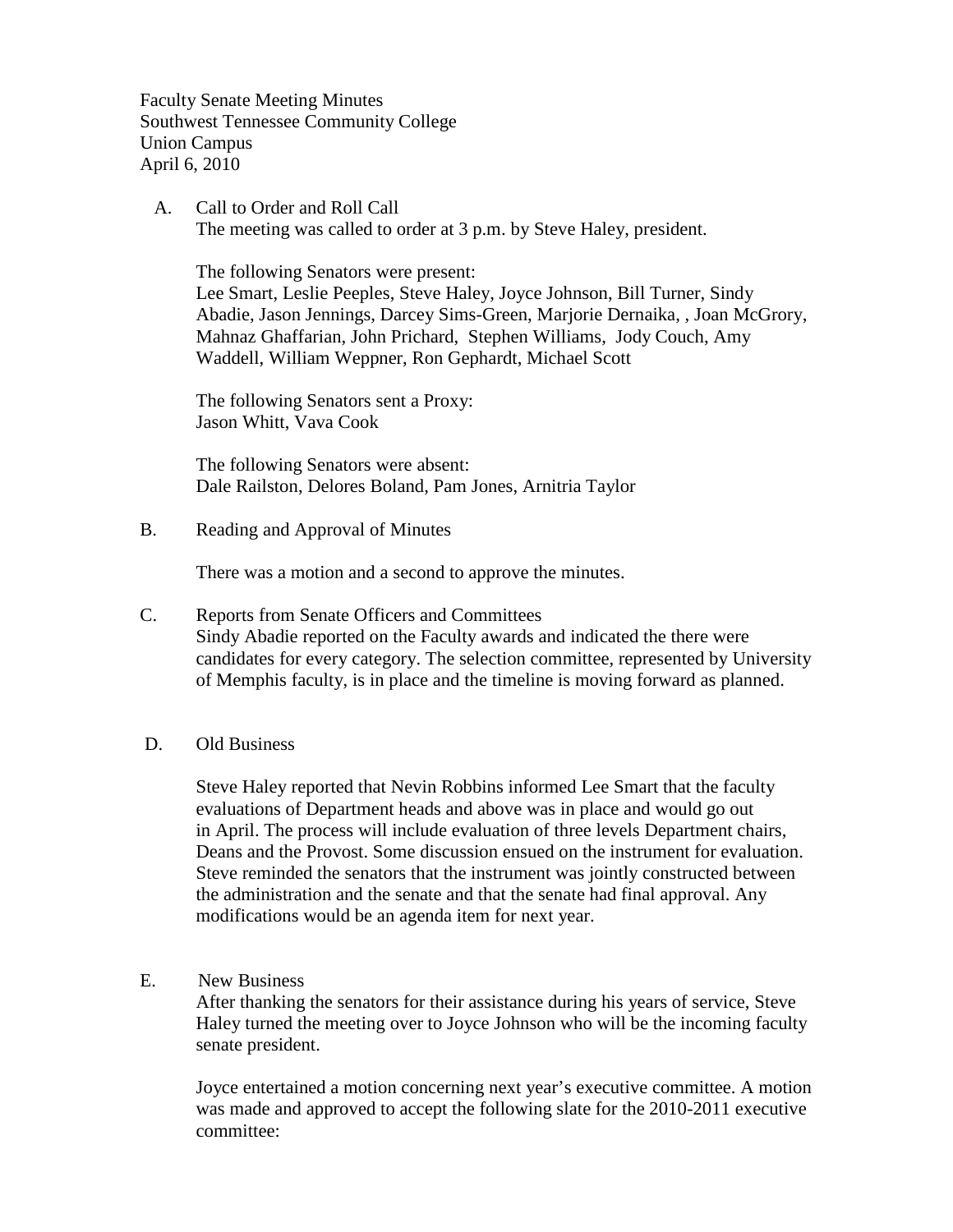Jason Whitt, Vice President Lee Smart, Secretary Bill Turner, Treasure Sindie Abadie, Parlimentarian

Joyce made some comments about the next year' goals and challenges.

The next meeting will be in the fall on the Macon campus assuming no major issues come up that will create a need for a May meeting.

The meeting was adjourned at 4:00.

# **2009-2010 Senate**

| <b>President: Steve Haley</b> | shaley@southwest.tn.edu | 5635 |
|-------------------------------|-------------------------|------|
|-------------------------------|-------------------------|------|

## **Division Senators**

| Division Senators of Liberal Studies and Education - Five Seats.                |           |                                            |                              |      |
|---------------------------------------------------------------------------------|-----------|--------------------------------------------|------------------------------|------|
| Developmental Studies, Education, Fine Arts/Language and Literature, Social and |           |                                            |                              |      |
|                                                                                 |           | <b>Behavioral Science/Criminal Justice</b> |                              |      |
| Ext.<br><b>Term</b><br><b>Senator</b><br><b>Department</b><br>email             |           |                                            |                              |      |
| <b>Ron Gephardt</b>                                                             | $(09-11)$ | rgephart                                   | <b>Fine Arts, Languages</b>  | 5159 |
| <b>Ruthie Couch</b>                                                             | $(09-11)$ | jcouch                                     | <b>Developmental Studies</b> | 4608 |
| <b>Michael Scott</b>                                                            | $(09-11)$ | mscott                                     | <b>Fine Arts, Languages</b>  | 5155 |
| Marjorie Dernaika                                                               | $(08-10)$ | mderernaika                                | <b>Developmental Studies</b> | 4474 |
| Darcy Sims-Green                                                                | $(08-10)$ | dsgree                                     | Soc Behav. /Crim. Just.      | 4278 |

**Division Senators of Business, Career Studies and Technology - Five Seats.** Office Adm./Information Tech/Hospitality Mgmt, Accountancy/Business Adm. and Paralegal Studies, Graphic Arts/Industrial and Environ. Technology, Engineering **Technology** 

| <b>Senator</b>         | Term      | email            | <b>Department</b>              | Ext. |
|------------------------|-----------|------------------|--------------------------------|------|
| <b>Joan McGrory</b>    | $(09-11)$ | <i>s</i> mcgrory | <b>Business/Acct/Paralegal</b> | 4485 |
| Michelle Gietz         | $(08-10)$ | mgietz           | Business/Acct/Paralegal        | 5490 |
| Lee Smart              | $(08-10)$ | <b>lsmart</b>    | Business/Acct/Paralegal        | 5076 |
| <b>Arnitria Taylor</b> | $(09-11)$ | ahawkins         | <b>Office Administration</b>   | 4735 |
| Sindy Abadie           | $(08-10)$ | csabadie         | Business/Acct/Paralegal        | 6021 |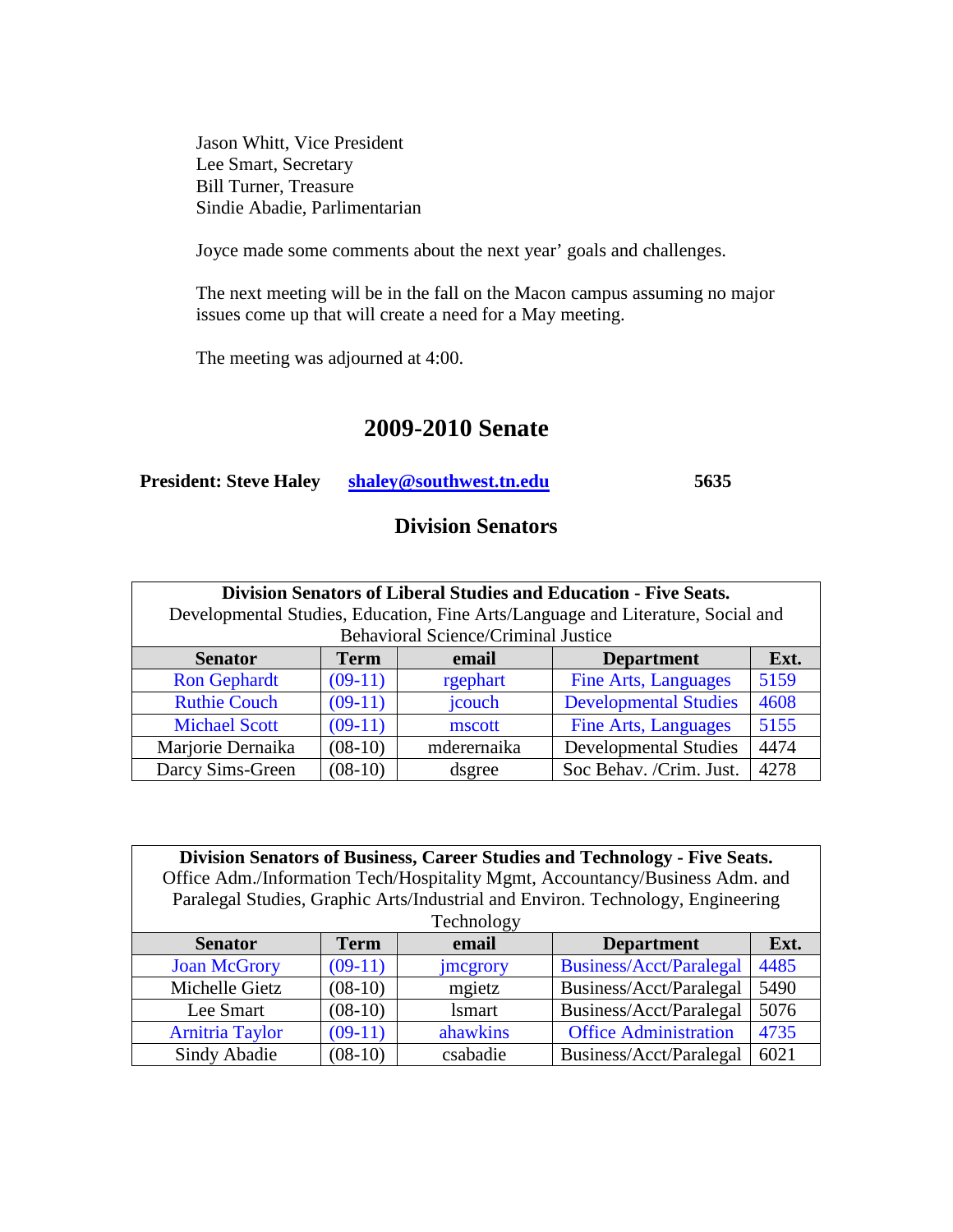| Division Senators of Math, Natural Sciences, & Health Sciences - Four Seats. |                                                       |            |                      |      |  |
|------------------------------------------------------------------------------|-------------------------------------------------------|------------|----------------------|------|--|
|                                                                              | Nursing, Mathematics, Natural Sciences, Allied Health |            |                      |      |  |
| Ext.<br><b>Term</b><br><b>Department</b><br><b>Senator</b><br>email          |                                                       |            |                      |      |  |
| <b>Bill Turner</b>                                                           | $(09-11)$                                             | wturner    | <b>Mathematics</b>   | 4254 |  |
| Amy Cox                                                                      | $(08-10)$                                             | acox       | <b>Allied Health</b> | 5390 |  |
| Jason Jennings                                                               | $(08-10)$                                             | jbjennings | Natural Sciences     | 5679 |  |
| Amy Waddell                                                                  | $(08-10)$                                             | awaddell   | Natural Sciences     | 5224 |  |

### **Department Senators:**

#### **Division: Business, Career Studies & Technology**

#### **Departments:**

- Business Administration/Accountancy and Paralegal Studies
- Office Administration/Information Technologies and Hospitality Mgmt
- Engineering Technologies
- Industrial & Environmental Technologies

| <b>Senator</b>           | Term      | email       | <b>Department</b>               | Ext. |
|--------------------------|-----------|-------------|---------------------------------|------|
| <b>Leslie Peeples</b>    | $(09-11)$ | lpeeples    | Off Adm/InfoTech/Hosp           | 4006 |
| <b>Mahnaz Ghaffarian</b> | $(09-11)$ | mghaffarian | Business/Acct/Paralegal         | 5509 |
| <b>Stephen Williams</b>  | $(09-11)$ | sfwilliams  | <b>Engineering Tech.</b>        | 4989 |
| <b>Dale Railston</b>     | $(09-11)$ | drailston   | <b>Industrial/Environ. Tech</b> | 4160 |

### **Division: Liberal Studies & Education**

#### **Departments**:

- Developmental Studies
- FineArts, Languages, and Literature
- Education
- Social & Behavioral Science/ Criminal Justice

| <b>Senator</b>         | <b>Term</b> | email      | <b>Department</b>            | Ext. |
|------------------------|-------------|------------|------------------------------|------|
| <b>William Weppner</b> | $(09-11)$   | wweppner   | <b>Developmental Studies</b> | 5524 |
| Vava Cook              | $(08-10)$   | vcook      | Education                    | 5347 |
| <b>Clark McKinney</b>  | $(08-10)$   | cmckinney  | Soc Behav. /Crim. Just.      | 5347 |
| <b>John Prichard</b>   | $(09-11)$   | jpritchard | Fine Arts/Language/Lit       | 5645 |

### **Division: Math, Natural Sciences & Health Sciences**

#### **Departments:**

- Mathematics
- Natural Sciences